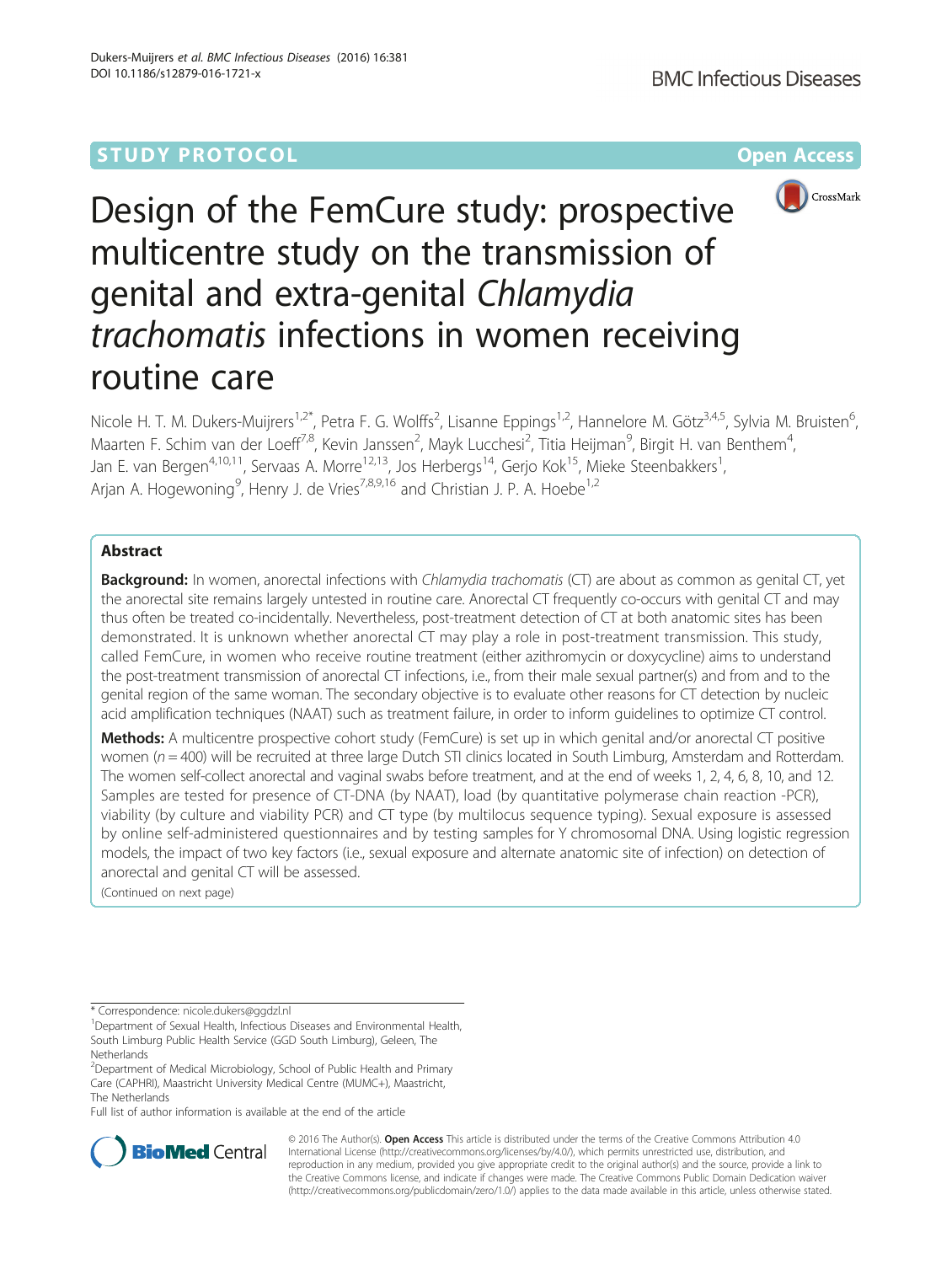#### (Continued from previous page)

Discussion: The FemCure study will provide insight in the role of anorectal chlamydia infection in maintaining the CT burden in the context of treatment, and it will provide practical recommendations to reduce avoidable transmission. Implications will improve care strategies that take account of anorectal CT.

Trial registration: ClinicalTrials.gov Identifier: [NCT02694497.](https://clinicaltrials.gov/ct2/show/NCT02694497?term=nct02694497&rank=1)

Keywords: Chlamydia trachomatis, Anorectal, Genital, Transmission, Heterosexual

## Background

Chlamydia trachomatis (CT) infection is the most commonly reported sexually transmitted infection (STI) in high income countries; about 3-4 % of 18–24 year olds in the general population of European Union Member States are infected with CT [\[1](#page-6-0)–[3\]](#page-6-0). Most infections occur in the young and the burden of sequelae is largest in women [[4](#page-7-0)–[6\]](#page-7-0). CT is a major cause of pelvic inflammatory disease, ectopic pregnancy and tubal infertility in women and of urethritis in men and proctitis in men who have sex with men (MSM) [[4\]](#page-7-0). CT repeat infections are common in women [\[7](#page-7-0)], and are related to an increased risk of adverse reproductive outcomes [\[8](#page-7-0)]. Moreover, CT genital and anorectal infections facilitate the acquisition and transmission of HIV infection [[4, 9](#page-7-0)]. Much of the burden of bacterial STI results from their frequent initial asymptomatic nature, and many infections remain undiagnosed [\[4](#page-7-0)]. Chlamydia is widely recognized as a public health problem and many countries have adopted control strategies to limit its spread. Measures include active testing in young people, additional population screening programs and enhanced screening activities at general practitioners [\[10](#page-7-0)–[12\]](#page-7-0). Yet, it is clear that we fail to sufficiently limit the ongoing transmission as CT prevalence and incidence rates remain high.

Two knowledge gaps can be identified in the evidence for CT control strategies. First, we do not understand the role of anorectal CT in women in overall CT spread. In women, anorectal infections are about as common as genital infections, with proportions positive ranging between 7 - 27 % of anorectally tested women [\[13-25](#page-7-0)]. Yet, most anorectal CT infections remain undetected as general practitioners, hospital and population testing initiatives ignore anorectal CT and largely focus on genital CT [[26\]](#page-7-0). STI clinics do test women at the anorectal site on indication, i.e., when they report anal sex or symptoms. Still, with half of all anorectal CT occurring in women who do not report anal sex, many anorectal infections are left untested. Second, we do not know whether transmission of CT can occur in the weeks following currently recommended treatment. Prior studies have shown considerable detection of both anorectal and genital CT after treatment in women and men [[27](#page-7-0)–[32](#page-7-0)]. Detection rates depended on the number of samples taken and type of tests used, demonstrating up to 40 % of treated cases having at least one positive sample when sampled multiple times within 8 weeks [\[27](#page-7-0)]. Indeed, repeat genital CT infections are common following treatment, varying between 10 % and 30 % when retesting CT positive treated women between 3 months and a year later [[33](#page-7-0)]. Guidelines advise such rescreening at 3 months after a CT diagnosis. Yet, in practice, re-screening occurs in less than a third of patients in the Netherlands [\[34](#page-7-0)]. Current care does not include a routine re-test of patients within 3 months of treatment [[35-37](#page-7-0)] nor does it include an anorectal re-test 3 months after the genital CT treatment. Many uncertainties exist on the clinical relevance of a post-treatment CT detection. It is unknown whether it reflects transmission after sexual exposure or self-infection. It is also unknown whether detection of CT nucleic acids indicates viable or nonviable CT and what organism loads are present [\[38](#page-7-0)]. Suboptimal treatment may possibly play a role, but evidence is inconclusive leading to considerable debate on this issue [\[39](#page-7-0)–[42\]](#page-8-0).

The current lack of anorectal testing of patients attending STI care may not pose much of a problem when the anorectal infections are effectively treated together with the genital CT infections, as 75-95 % of anorectal CT co-occur with genital CT [\[13](#page-7-0)]. Yet, it is unknown whether treatment efficacy is sufficient. Moreover, the lack of understanding what observed CT positivity after treatment means in terms of transmission and morbidity, may preclude any conclusions on the potential positive effect of co-incidental anorectal CT treatment. Our understanding of how anorectal CT detection may explain CT transmission is incomplete [[27\]](#page-7-0). (Un-and under) treated anorectal infections may contribute to ongoing transmission of genital and anorectal CT in the population at risk, both between partners and between anatomic sites within an individual. The FemCure study is set up to contribute to filling these knowledge gaps and contribute to the evidence for effective CT control strategies.

## Methods/design

#### Study aim

The aim of the FemCure study is to understand the transmission of anorectal CT infections in women who receive routine care, specifically from their male sexual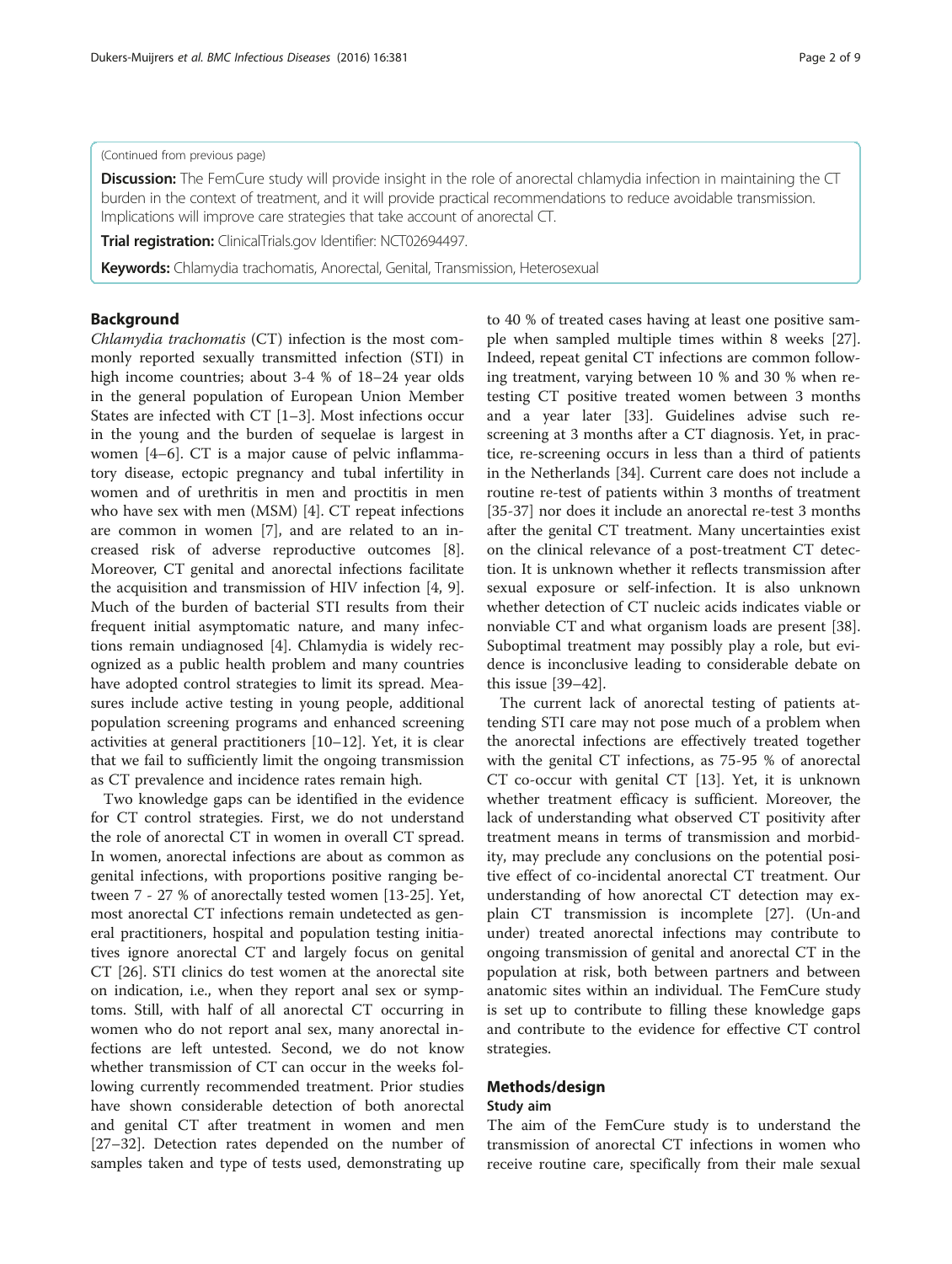partners and to and from the anal and genital region within the same woman, and also includes an evaluation of treatment-type impact.

During a period of 4 years (2016–2019) the following study questions will be addressed:

- 1) What is the detection rate of anorectal and genital CT in heterosexual women in the 12 weeks after receiving standard of care for a genital/anorectal CT infection?
- a. What is the risk of incident CT detection after sexual exposure (i.e., transmission from a male partner)?
- b. What is the risk of incident CT detection in alternate anatomic sites in women (i.e., transmission from one to another anatomic site in the same woman/self-infection)?
- 2) What are the co-factors?
- 3) Is treatment-type associated with risk of repeat genital/anorectal CT detection?
- 4) Which practical recommendations can be formulated for professionals involved in CT control (STI clinic workers, general practitioners, gynaecologists, medical microbiologists).

#### Design

To reach the study aim, a multicentre prospective cohort study is set up among women visiting Dutch STI clinics.

#### Setting

Women will be recruited from STI clinics of the Public Health Services (GGD) in Rotterdam, Amsterdam and South Limburg. According to our national registry these three participating clinics tested 31200 women for CT in 2014. Of these, 3718 (12 %) women tested CT positive [[5\]](#page-7-0). Part of these women was also tested anorectally demonstrating about 600 anorectal CT infections. Among all CT positives, the majority was young (i.e., 71 % were under 25 years of age, 20 % were between 25 and 29 years of age). A substantial part of the women who tested CT positive had a low socio-economic status (SES), based on the SES score of their neighbourhood of residence ([www.scp.nl\)](http://www.scp.nl), i.e., 21 % had low SES and 13 % had very low SES. Of the positive women, the majority was Dutch (61 %). Of the remainder of the positive women, 10 % were Surinamese, 4 % were Antillean, 3 % were Moroccan, and 1 % were Turkish. The majority of the non-Dutch ethnic groups were second generation migrants.

## Study population

The eligible study population is likely to reflect the current STI clinic populations. Eligible are heterosexual women with symptomatic or asymptomatic genital and/

or anorectal CT infection, who are not pregnant and 18 years or older. Exclusion criteria are recent reported use of antibiotics, HIV positivity, syphilis and infection with *Neisseria gonorrhoea*. As single anorectal CT is uncommon and around 75-95 % of genital CT positive women also have anorectal CT [[13](#page-7-0)–[25](#page-7-0)], it is expected that of the included women only few will have anorectal CT only. The majority (75 %) expectedly will have anorectal CT in combination with genital CT, and most of the remainder will have genital CT only at inclusion in the study. Treatment occurs according to regular care and international guidelines [\[35](#page-7-0)–[37](#page-7-0)]. Women who are anorectally tested in routine care and found anorectal CT positive are treated with a 7-day course of doxycycline 100 mg twice daily with the first dosis being directly observed. All other women receive a directly observed single dose of azithromycin 1000 mg [[35](#page-7-0)–[37](#page-7-0)]; these women tested genitally CT positive in routine care and were either anorectally untested in routine care or were tested anorectally CT negative.

#### Recruitment

Participants will be recruited upon return for treatment at three STI clinics. Recruitment of women is expected to take approximately 1 year. At recruitment, the women receive information on the study and are referred to the study website: [www.femcure.nl.](http://www.femcure.nl)

#### Inclusion and follow-up

Participation starts after written informed consent. The women will be followed for 3 months when they collect samples and complete self-administered questionnaires (see Table [1\)](#page-3-0). In order to motivate participants to complete follow-up, short text messaging (SMS) reminders are used, simple home-collection of samples is used [\[43, 44](#page-8-0)], and online questionnaires are used. Follow-up will entail 3 clinic visits, at weeks 4, 8, and 12. This last visit is also a routine STI clinic visit for repeat testing. Small incentives are provided  $(E10)$  at each follow-up clinic visit. Inclusion and follow-up visits are conducted by highly experienced nurses trained in STI care including motivational interviewing. Further, to increase the number of participants with complete followup data, the women who are included but who do not show up at week 4 for the clinic visit will be replaced by a new participant.

#### Sample collection

Women will collect self-administered anorectal and vaginal swabs at 8 time-points at home and at the STI clinic (see Table [1\)](#page-3-0) [\[43](#page-8-0), [44](#page-8-0)]. A test-package with clear instructions is provided for self-collection at home. At clinic visits, the participants take an additional selfadministered anorectal and vaginal swab that is stored in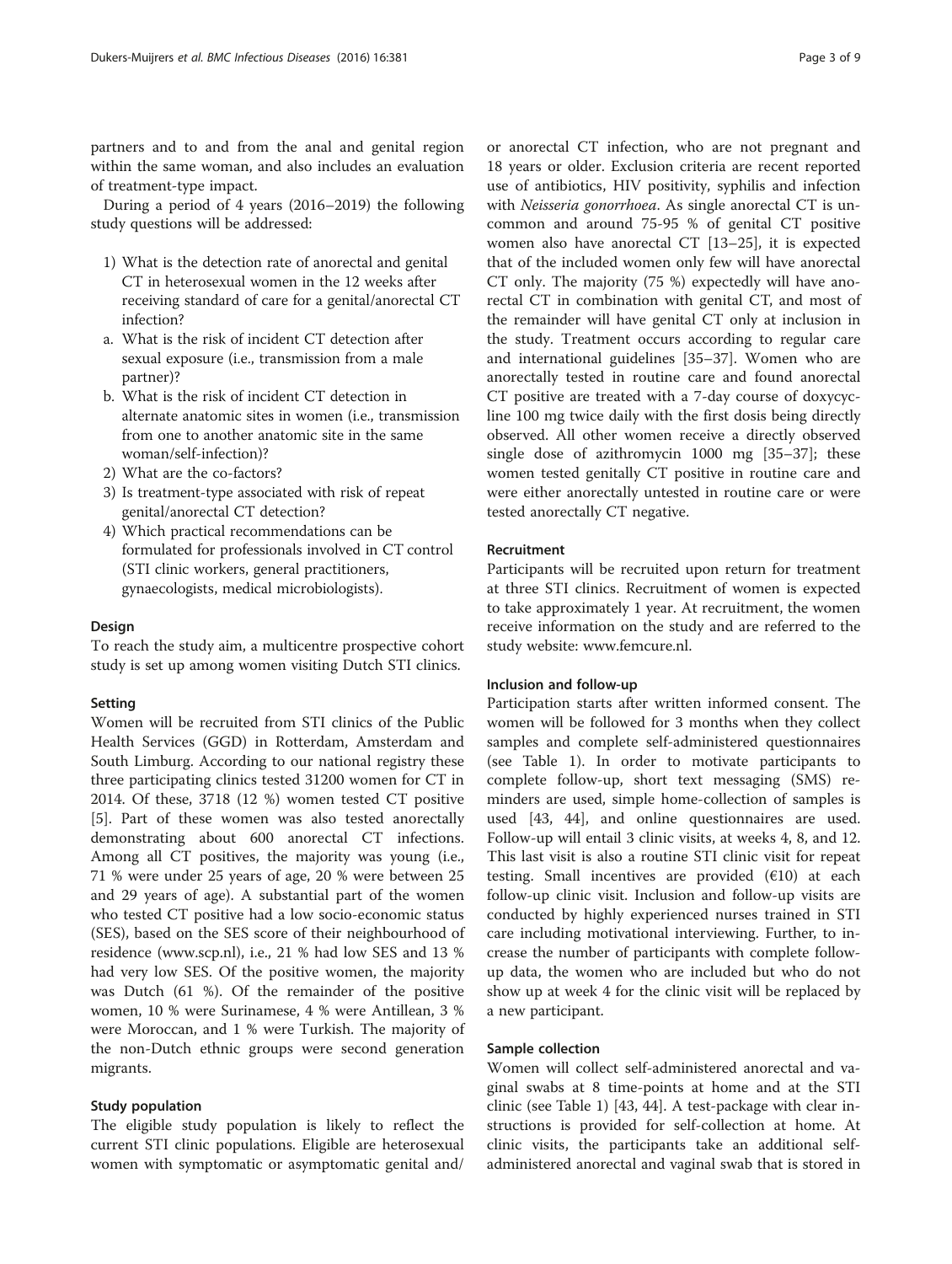|                                                                                                                  | Pre-treatment<br>T0 (inclusion) | Week 1<br>Τ1 | Week 2<br>T2 | Week 4<br>T3 | Week 6<br><b>T4</b> | Week 8<br>T <sub>5</sub> | Week 10<br>T6 | Week 12<br>T7 |
|------------------------------------------------------------------------------------------------------------------|---------------------------------|--------------|--------------|--------------|---------------------|--------------------------|---------------|---------------|
|                                                                                                                  |                                 |              |              |              |                     |                          |               |               |
| Location                                                                                                         | Clinic                          | Home         | Home         | Clinic       | Home                | Clinic                   | Home          | Clinic        |
| Number of anorectal samples collected per woman <sup>a</sup>                                                     |                                 |              |              |              |                     | 2                        |               |               |
| Number of genital samples collected per woman <sup>a</sup>                                                       |                                 |              |              |              |                     |                          |               |               |
| Number of pharyngeal swabs collected per woman <sup>b</sup>                                                      |                                 |              |              |              |                     |                          |               |               |
| NAAT on self-collected swabs                                                                                     | Χ                               | X            | X            | X.           | X                   | X                        | X             | X             |
| Viability testing on self-collected swabs                                                                        | Χ                               |              |              | Χ            |                     | X                        |               | Χ             |
| Chlamydia organism load, MLST <sup>c</sup> and semen biomarker <sup>c</sup> X<br>testing on self collected swabs |                                 | Χ            | Χ            | X.           | X                   | X                        | X             | Х             |
| (Online) short questionnaire                                                                                     | Χ                               | $X^d$        | Χ            | X.           | X                   | X                        | Χ             | X             |

<span id="page-3-0"></span>Table 1 Overview of FemCure study time points at inclusion (pre-treatment) and during follow-up until 12 weeks post-treatment

a Self-collected swabs

<sup>b</sup>Nurse taken swabs; stored for later testing

<sup>c</sup>In subset only

<sup>d</sup>Assessing treatment compliance and sexual behavior (in short) at week 1. At the other weeks, detailed self-reported sexual behaviors and symptoms are assessed

a different buffer and cooled immediately at −80 °C, to allow CT viability testing. Samples are sent in batches by courier to the laboratory for processing. Each clinic visit, also a pharyngeal nurse-taken swab is collected for later testing.

#### Laboratory testing

All samples are tested using routinely used nucleic acid amplification tests (NAAT) for the presence of CT (Table 1). The frozen samples from participants testing CT positive by routine NAAT are further tested for viability with viability polymerase chain reaction (vPCR; unpublished protocol, P. Wolffs, K. Janssen, N. Dukers-Muijrers, C. Hoebe, Medical Microbiology, MUMC, Maastricht) directed at the detection of DNA inside intact microbial cells or with culture [[45](#page-8-0)]. A positive culture or vPCR result implies the presence of viable and infectious CT and provides information on the potential clinical relevance of the infection. Other non-routine measures include the CT-DNA load that will be assessed using quantitative NAAT. The CT genotype will be determined using high resolution multilocus sequence typing (hr-MLST) [[46](#page-8-0)]. Strain typing is here specifically used to confirm selfinfection or persistence. A selection of samples is tested for Y chromosome DNA as a marker for semen exposure to assess underreporting of sexual behaviour [\[47\]](#page-8-0).

## Collection of self-reported data

Data will be collected by online self-administered questionnaires at inclusion, and during follow-up around the sampling times. The questionnaire at inclusion contains questions on age, ethnicity, gender, socio-economic status. All questionnaires contain questions on number of partners, and for each sexual partner the sexual behaviour (genital, anal, oral sex) in the past two weeks, testing for STI and treatment. It also includes questions on behaviours such as contraceptive use, antibiotic use,

drug use, STI testing during follow-up, and on list of symptoms. Further, participant data will be collected concerning treatment type and compliance. For the purpose of process evaluation, a few questions are included that address acceptability and possible difficulties encountered related to the participation in the study. Each participant has a study code under which all data (samples and questionnaires) are collected and analysed.

#### Outcome in analyses

Detection of anorectal and genital CT by NAAT (primary outcome), viability and load (secondary outcomes).

## Definition of transmission

Transmission is defined as an observed incident CT detection post-treatment (a) after having sex with a source partner (by self-reported behaviour and biomarkervalidation), and (b) when another anatomical source location tested positive, i.e., self-infection. In such cases, self-infection is considered likely when CT strain types do not differ between anatomic sites of a woman. Samples with CT detection that follow a sample with CT detection may represent persistence and are considered not indicative for transmission. In such cases, persistence is considered likely when CT strain types do not differ in a woman over time.

#### Defining sexual exposure

In women, the process of CT acquisition from an infected partner, i.e., via sex, is defined based on sexual behaviour data from the detailed and frequent questionnaires and by biomarker assessment. The actual CT status of the partner during follow-up will in most cases be unknown. Hence, the sexual behaviour that is reported during follow-up may also include sex with CT negative partners. The risk estimate for the association between sexual exposure and incident CT detection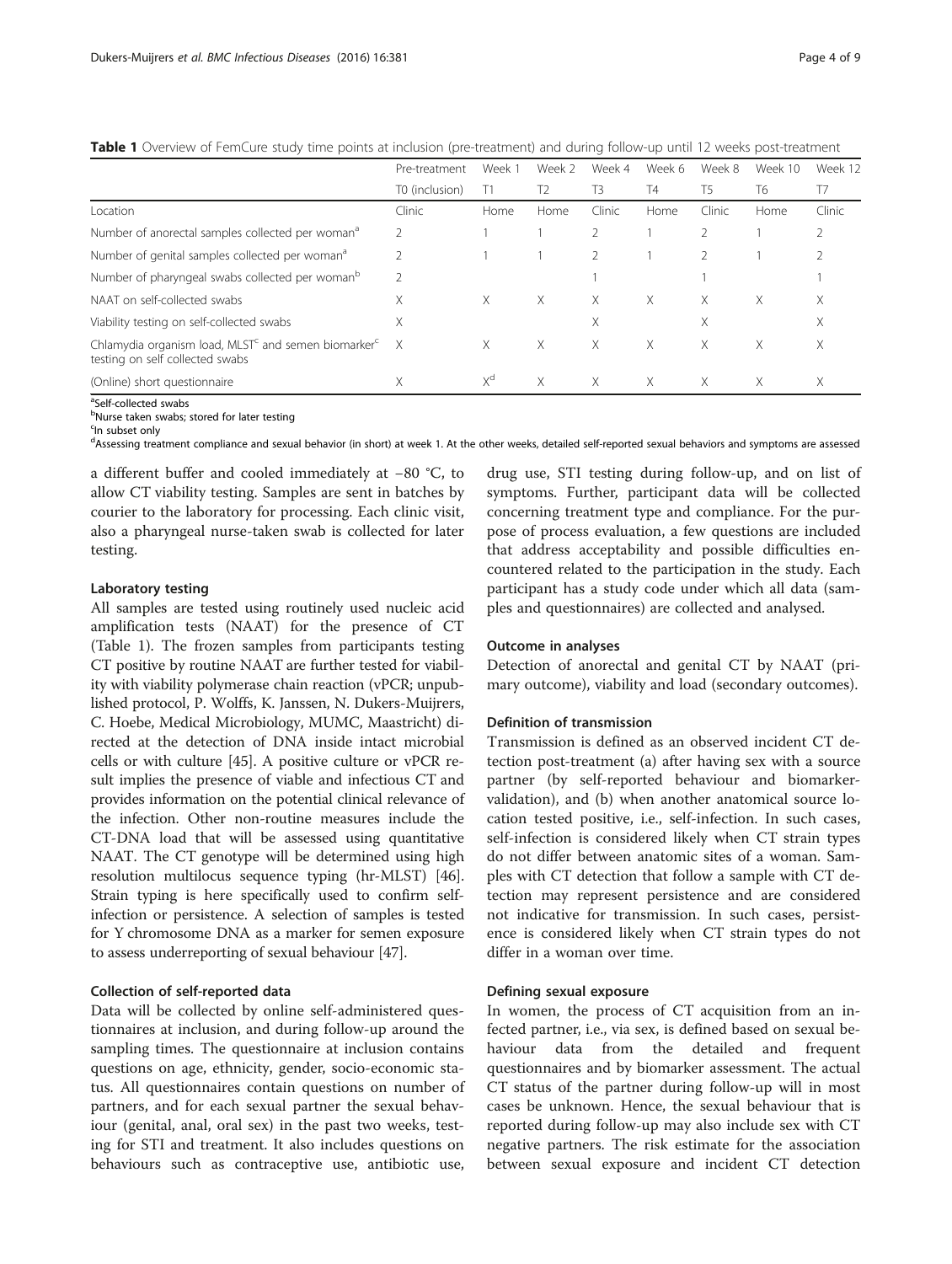reflects the risk of transmission given this sexual practice and regardless of the partner's CT status. This will be a good proxy to the actual transmission probability for a given sexual practice in 'real life' and is most relevant in the practical care setting where information on sexual behaviour is routinely asked about and registered and partners' CT status is often lacking. To validate sexual exposure from a man, especially to indicate underreporting, biomarker validation is applied.

#### Defining alternate anatomic site exposure

The process of CT anorectal acquisition from her own genital CT infection and vice versa is defined based on the CT test results. Exposure is defined as presence of CT detection at the other anatomic site at the same sampling moment and/or the previous sampling moment. CT typing results are also used to confirm the link between the two detections.

## Treatment failure

A possible reason for CT detection after treatment, other than transmission, may be treatment failure. Whether antimicrobial treatment failure for CT plays a role remains poorly understood [[41\]](#page-8-0). There is no evidence of homotypic anti-microbial resistance and testing for antimicrobial resistance for CT is not routinely available. It will therefore be quite difficult to microbiologically ascertain treatment failure as a reason for CT detection. Still, there is current debate on what is the appropriate treatment for anorectal CT infection [[39](#page-7-0)–[41](#page-8-0)]. Some studies conclude that azithromycin is a suboptimal treatment [[28](#page-7-0), [30](#page-7-0)–[32\]](#page-7-0), while another study found doxycycline and azithromycin treatments to be equally effective for anorectal CT [[29](#page-7-0)]. In some countries (the Netherlands, Australia, UK), guidelines for anorectal CT treatment have recently shifted from azithromycin 1000 mg single dose to doxycycline 100 mg twice daily for 7 days [\[36](#page-7-0), [37](#page-7-0)], while in the US these treatments are considered to be equally effective first line treatments [[35\]](#page-7-0). These recommendations reflect concern that azithromycin efficacy for anorectal infections may be less than expected. Yet, there are no robust studies showing conclusive evidence concerning a suboptimal effect of any type of treatment or to prefer one over the other treatment. The current study attempts to inform this debate by analysing the association between treatment and CT detection in a sub analysis.

#### Statistical analyses

The main study questions will be answered by analysing the data on the level of episodes. For each incident CT detection, the information of the preceding sample results, and the sexual behaviour information from the preceding 2-week interval, is analysed. Using mixed

models, univariate and multivariate logistic regression analyses will be applied to calculate rates of incident CT anorectal and genital detection, controlling for repeated measurements in a person. Thereby, the relative contributions are assessed of sexual exposure and of alternate anatomic site exposure, i.e., sexual transmission and self-infection. This will be done by including different exposures as co-factors and this will also be done comparing categories of sexual exposure, anatomic site exposure, and both exposures compared to no such exposure (see Table [2](#page-5-0)).

Risks will be expressed by odds ratio's and 95 % confidence intervals. Co-factors (such as age, but also treatment-type) will be included in the models to account for their potential role as a confounding factor or effect-modifier in the associations between exposure and CT detection. Also, these co-factors are assessed for their association with CT detection.

Sensitivity analyses will be undertaken by varying the definition of the outcome (primary and secondary outcomes) and by varying the definition of the sexual exposure (e.g., including and excluding sexual practices). By performing a (limited) process evaluation of our study, we will obtain insights in the factors that have affected participation and possible loss-to-follow-up.

In a sub analysis, in which the unit of analysis will be an individual woman (not the 2-week episodes), a headto-head comparison of the two treatments will be conducted.

#### Numbers and power

Based on the power calculations we need to include 300 - 380 women with full retention, to be able to answer the main study question and the sub-analyses with sufficient power (at least 70 %) to show statistically significant (5 %) associations of a relevant size. This was calculated in different scenarios by varying the assumptions in number of women with full data (300–380), the percentage of CT detections (15-30 %), the percentage of reported sex during a 2-week episode (20-60 %) and the percentage of alternate anatomic site exposure (10-30 %). Accounting for women who are anorectally CT negative at inclusion, loss-to-follow up, missing data, and persistence, we need to recruit 400 women in the study to be able to have sufficient numbers of samples that can be analysed.

## **Discussion**

The FemCure study will deliver information on the role of anorectal CT in the transmission of CT. It may guide further care-optimization for anorectal CT testing and treatment as in current care women are not routinely tested anorectally. It will also describe the microbiological specifics of genital and anorectal CT detection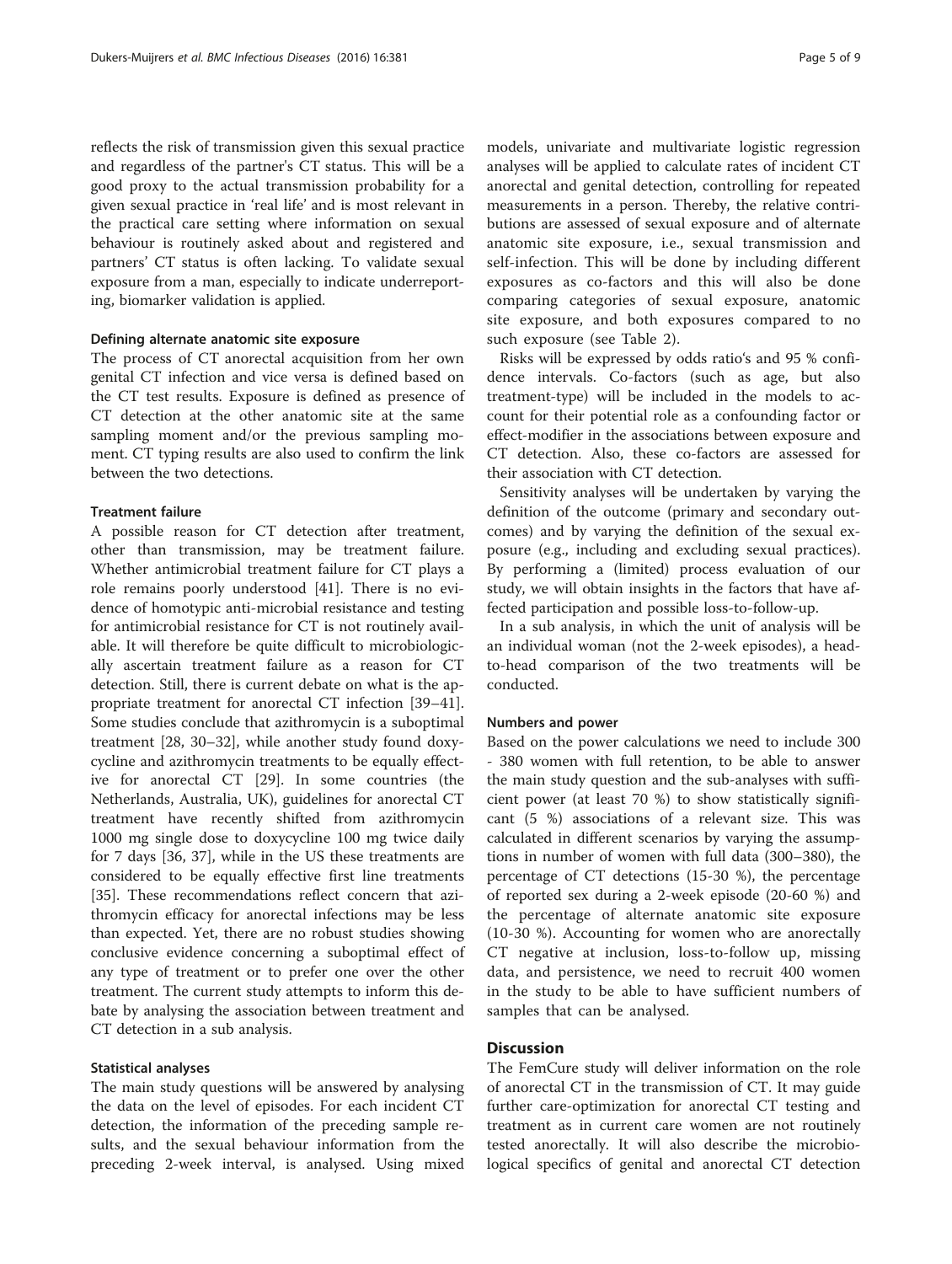<span id="page-5-0"></span>Table 2 Main regression models in FemCure study

|         | Exposure categories                            | Definition in the data <sup>b</sup>                                                                       | Interpretation <sup>c</sup> of positive CT test result         |  |  |  |
|---------|------------------------------------------------|-----------------------------------------------------------------------------------------------------------|----------------------------------------------------------------|--|--|--|
|         | Outcome incident genital CT detection          |                                                                                                           |                                                                |  |  |  |
| Model 1 | Sexual exposure <sup>a</sup>                   | Genital sexual exposure (at T <sub>v</sub> )                                                              |                                                                |  |  |  |
|         | Alternate site exposure                        | Anorectal CT positive (at $T_x$ and/or $T_{x-2}$ )                                                        |                                                                |  |  |  |
| Model 2 | No exposure                                    | No genital sexual exposure (at $T_x$ ) AND anorectal<br>CT negative (at $T_x$ and $T_{x-2}$ )             | Persistence                                                    |  |  |  |
|         | Genital sexual exposure only                   | Genital sexual exposure (at T <sub>v</sub> ) AND anorectal CT<br>negative (at $T_{x}$ and $T_{x-2}$ )     | Sexual transmission                                            |  |  |  |
|         | Anorectal site exposure only                   | No genital sexual exposure (at T <sub>v</sub> ) AND anorectal<br>CT positive (at $T_v$ and/or $T_{v-2}$ ) | Transmission from anorectal site                               |  |  |  |
|         | Sexual exposure and anorectal<br>site exposure | Genital sexual exposure (at $Tx$ ) AND anorectal CT<br>positive (at $T_x$ and/or $T_{x-2}$ )              | Sexual transmission AND/OR Transmission<br>from anorectal site |  |  |  |
|         | Outcome incident anorectal CT detection        |                                                                                                           |                                                                |  |  |  |
| Model 1 | Sexual exposure <sup>a</sup>                   | Anorectal sexual exposure (at T <sub>v</sub> )                                                            |                                                                |  |  |  |
|         | Alternate site exposure                        | Genital CT positive (at $T_x$ and/or $T_{x-2}$ )                                                          |                                                                |  |  |  |
| Model 2 | No exposure                                    | No anorectal sexual exposure (at $T_x$ ) AND genital<br>CT negative (at $T_x$ and $T_{x-2}$ )             | Persistence                                                    |  |  |  |
|         | Anorectal sexual exposure only                 | Anorectal sexual exposure (at $Tx$ ) AND genital CT<br>negative (at $T_{x}$ and $T_{x-2}$ )               | Sexual transmission                                            |  |  |  |
|         | Genital site exposure only                     | No anorectal sexual exposure (at $T_x$ ) AND genital<br>CT positive (at $T_x$ and/or $T_{x-2}$ )          | Transmission from genital site                                 |  |  |  |
|         | Sexual exposure and genital<br>site exposure   | Anorectal sexual exposure (at $T_x$ ) AND genital CT<br>positive (at $T_x$ and/or $T_{x-2}$ )             | Sexual transmission AND/OR Transmission<br>from genital site   |  |  |  |

<sup>a</sup>Based on self-administered questionnaires and semen biomarker assessment

 ${}^{b}T_{x}$ : test result at the sampling;  $T_{x-2}$ : test result at the sampling two weeks earlier contribution of the observed positive CT to

<sup>c</sup>Strain typing is used to further aid interpretation of the observed positive CT test result, specifically to confirm self-infection (i.e., strain types do not differ

between anatomic sites) or persistence (i.e., strain types do not differ over time)

after treatment, such as on the viability of detected CT, which is relevant for clinical practice and for healthcare policy making in order to reduce avoidable transmission.

#### **Strengths**

First, this study will generate new information on the meaning and the cause of CT detection after treatment. This information goes beyond current state of the art due to its combination of different laboratory tests (NAAT, viability, load, typing) to detect CT, and by sampling both anorectal and genital anatomic sites in the same woman and multiple points in time. Second, the recruitment at multiple STI clinics, serving ample numbers of clients, allows us to study sufficient numbers of patients in a relatively short time period. Naturally, our study domain is restricted to patients consulting a STI clinic, which we consider the relevant population for this research question. We do not expect that results would be different for clients consulting a general practitioner or gynaecologist for their CT infection. Third, the study nurses and the participants are blinded to the results of the laboratory testing as testing will be done in batches afterwards. All data will be handled coded, ensuring the anonymity of included patients. Fourth, several measures are taken to optimize reliability and validity of measures

of sexual exposure, including the use of pre-tested questions using standard terminologies that people have shown to comprehend, computer-assisted self-interviewing, using short recall periods (2 weeks), and using an administration mode that ensures privacy. Also selfreports are validated by applying biochemical measures. Although the Y chromosome DNA may not be detected in all exposures, if it is detected it is used to capture underreporting and instances of incorrect condom use or condom failure. These biomarker analyses will be done on already collected swabs, thus no extra swab is needed from a participant. Fifth, the research team is interdisciplinary and highly experienced in CT research and covers the different areas of expertise needed to successfully conduct the proposed research. It consists of members several Dutch Public Health Services, STI clinics, Medical Microbiological Laboratories, Universities (including behavioural science), and national institutes for policy and STI guideline development ensuring the quality of the study and the valorisation, i.e., the practical implication of results.

## Limitations

First, it cannot be ruled out that some degree of misclassification in both exposures and outcomes may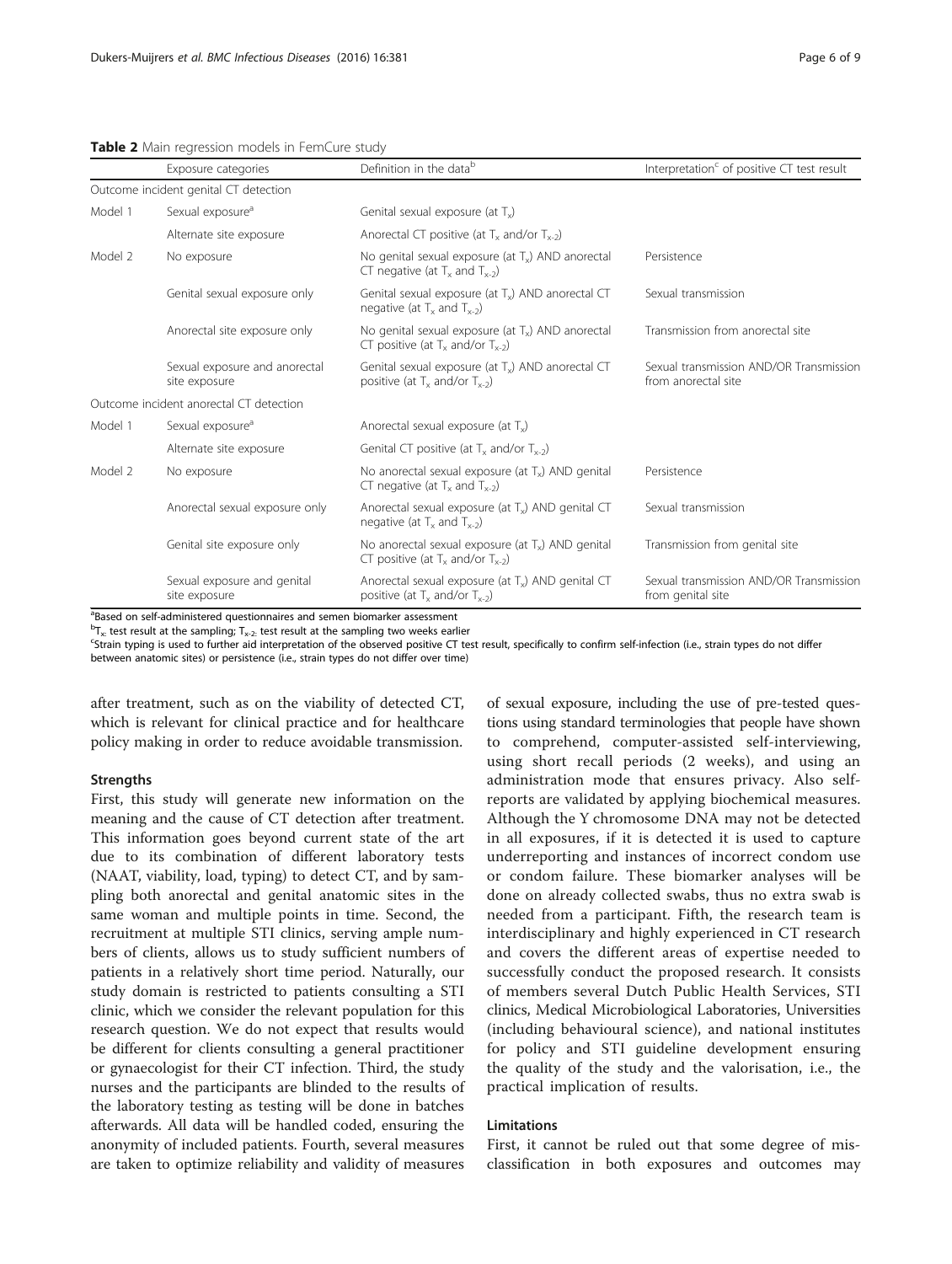<span id="page-6-0"></span>occur. Sexual exposure may be underreported, even when validity and reliability of the questionnaire data are optimized and biomarker validation is applied (exposure misclassification). Also, a woman may clear the CT infection before the sampling occurs (outcome misclassification). However, an even more frequent sampling as already scheduled (at weeks 0,1,2,4,6,8, 10, and 12) was considered to potentially compromise study inclusion and retention and would also require more funds than are currently available.

Second, a randomised controlled trial (RCT) would be the most suited study design to compare efficacy of treatments, such as recently reported for genital CT [[48\]](#page-8-0). The observational FemCure study is not designed as an RCT as a treatment comparison is not its main aim and an RCT would require more human and financial resources than are currently available. Nevertheless, the role of treatment can and will be evaluated in a subanalysis by a head-to-head comparison of treatmenttypes. Most of the current studies reporting comparison of anorectal CT treatments similarly are observational studies with inherent biases to account for [\[28](#page-7-0)–[32](#page-7-0), [39](#page-7-0)–[41\]](#page-8-0). By including different anatomic sites and a diverse range of laboratory and exposure measures in the current study, results will add to the existing literature and will thereby be able to inform the current debate on treatment failure.

#### Abbreviations

CT, Chlamydia trachomatis; DNA, deoxyribonucleic acid; MLST, multilocus sequence typing; NAAT, nucleic acid amplification test; PHS, public health service; STI, sexually transmitted infection

#### Acknowledgements

We are grateful to the staff at the Public Health Service (GGD) South Limburg, Ronald van Hoorn, Maria Mergelsberg, Mandy Sanders, Emily Suijlen, Bianca Penders, Helen Sijstermans, Ine de Bock, the staff at GGD Rotterdam, Beke Nuradini, Astrid Wielemaker, Angie Martina, Roselyne Uwimana, Mieke Illidge, and the staff at GGD Amsterdam, Dieke Martini, Myra van Leeuwen, Claudia Owusu, Jacqueline Woutersen, Princella Felipa, Mayam Amezian, and Iris Deen, who are involved in the logistics, recruitment and inclusion of the study. We also thank the staff at the laboratories of Medical Microbiology of the Maastricht University Medical Center, especially Judith Veugen.

#### Funding

This study is funded by a governmental organisation grant from the Netherlands Organisation for Health Research and Development (ZonMW Netherlands) (registration number 50-53000-98-109).

#### Availability of data and material

In time, a data-sharing protocol will be set up and data will be made available for interested parties upon request.

#### Authors' contributions

ND, LE, and CH coordinate the study and have been involved in consultation of the IRB. ND (GGD South Limburg), HdV (GGD Amsterdam), HG (GGD Rotterdam) are the site-coordinators. ND, PW, HG, SB, MSvdL, HdV, and CH designed the study. GK and JH have been involved in designing the sexual exposure measurements. PW, KJ and ML coordinate laboratory testing in the department of microbiology, University of Maastricht. SB coordinates laboratory testing in the department of microbiology, GGD Amsterdam. TH is involved in the coordination of the study at GGD Amsterdam. BvB, JvB, SM, MS and AH

have been involved as advisory committee in the study design specifically with respect to STI guideline development and implementation. All authors were involved in the study design and critically edited the manuscript and approved the final manuscript.

#### Authors' information

LE and KJ are PhD students on this study at the Maastricht University Medical Centre, Maastricht.

#### Competing interests

The authors declare that they have no competing interests.

#### Consent for publication

Not applicable.

#### Ethics approval and consent to participate

All participants provide written informed consent. This study was approved by the Medical Ethical Review Committee (IRB) from the Maastricht University Medical Centre, Maastricht Netherlands (NL51358.068.15/METC153020, 20-01-2016). This study is monitored by the Clinical Trial Centre Maastricht (University of Maastricht).

#### Author details

<sup>1</sup>Department of Sexual Health, Infectious Diseases and Environmental Health South Limburg Public Health Service (GGD South Limburg), Geleen, The Netherlands. <sup>2</sup>Department of Medical Microbiology, School of Public Health and Primary Care (CAPHRI), Maastricht University Medical Centre (MUMC+), Maastricht, The Netherlands. <sup>3</sup>Department Infectious Disease Control, Municipal Public Health Service Rotterdam-Rijnmond (GGD Rotterdam), Rotterdam, The Netherlands. <sup>4</sup>National Institute of Public Health and the Environment (RIVM), Epidemiology and Surveillance Unit, Centre for Infectious Disease Control, Bilthoven, The Netherlands. <sup>5</sup>Department of Public Health, Erasmus MC—University Medical Center Rotterdam, Rotterdam, The Netherlands. <sup>6</sup>Public Health Laboratory, Public Health Service of Amsterdam (GGD Amsterdam), Amsterdam, The Netherlands. <sup>7</sup>Department of Infectious Diseases, Public Health Service of Amsterdam (GGD Amsterdam), Amsterdam, The Netherlands. <sup>8</sup>Center for Infection and Immunity Amsterdam (CINIMA), Academic Medical Center (AMC), Amsterdam, The Netherlands. <sup>9</sup>STI Outpatient Clinic, Public Health Service of Amsterdam (GGD Amsterdam), Amsterdam, The Netherlands. <sup>10</sup>Department of General Practice, Academic Medical Centre, Amsterdam, The Netherlands. <sup>11</sup>STI AIDS Netherlands (SOA AIDS Nederland), Amsterdam, The Netherlands. <sup>12</sup>Institute for Public Health Genomics (IPHG), Department of Genetics and Cell Biology, Research School GROW (School for Oncology and Developmental Biology), Faculty of Health, Medicine and Life Sciences, University of Maastricht, Maastricht, The Netherlands. 13Department of Medical Microbiology and Infection Control, Laboratory of Immunogenetics, VU University Medical Center, Amsterdam, The Netherlands. 14DNalysis Maastricht, Maastricht, The Netherlands. 15Department of Work and Social Psychology, Maastricht University, Maastricht, The Netherlands. <sup>16</sup>Department of Dermatology, Academic Medical Center, University of Amsterdam, Amsterdam, The Netherlands.

#### Received: 7 March 2016 Accepted: 15 July 2016 Published online: 08 August 2016

#### References

- 1. Newman L, Rowley J, Vander Hoorn S, Wijesooriya NS, Unemo M, Low N, et al. Global Estimates of the Prevalence and Incidence of Four Curable Sexually Transmitted Infections in 2012 Based on Systematic Review and Global Reporting. PLoS One. 2015;10(12):e0143304. doi:[10.1371/journal.pone.](http://dx.doi.org/10.1371/journal.pone.0143304) [0143304.](http://dx.doi.org/10.1371/journal.pone.0143304) eCollection 2015.
- 2. European Centre for Disease Prevention and Control. Technical Report. Chlamydia Control in Europe: literature review. ECDC, Stockholm, 2014. [http://ecdc.europa.eu/en/publications/Publications/chlamydia-control](http://ecdc.europa.eu/en/publications/Publications/chlamydia-control-europe.pdf)[europe.pdf](http://ecdc.europa.eu/en/publications/Publications/chlamydia-control-europe.pdf)
- 3. European Centre for Disease Prevention and Control. Technical Report. Chlamydia Control in Europe - a survey in the Member States, 2012. ECDC, Stockholm, 2014 [http://ecdc.europa.eu/en/publications/Publications/](http://ecdc.europa.eu/en/publications/Publications/chlamydia-control-survey-europe-2012.pdf) [chlamydia-control-survey-europe-2012.pdf](http://ecdc.europa.eu/en/publications/Publications/chlamydia-control-survey-europe-2012.pdf)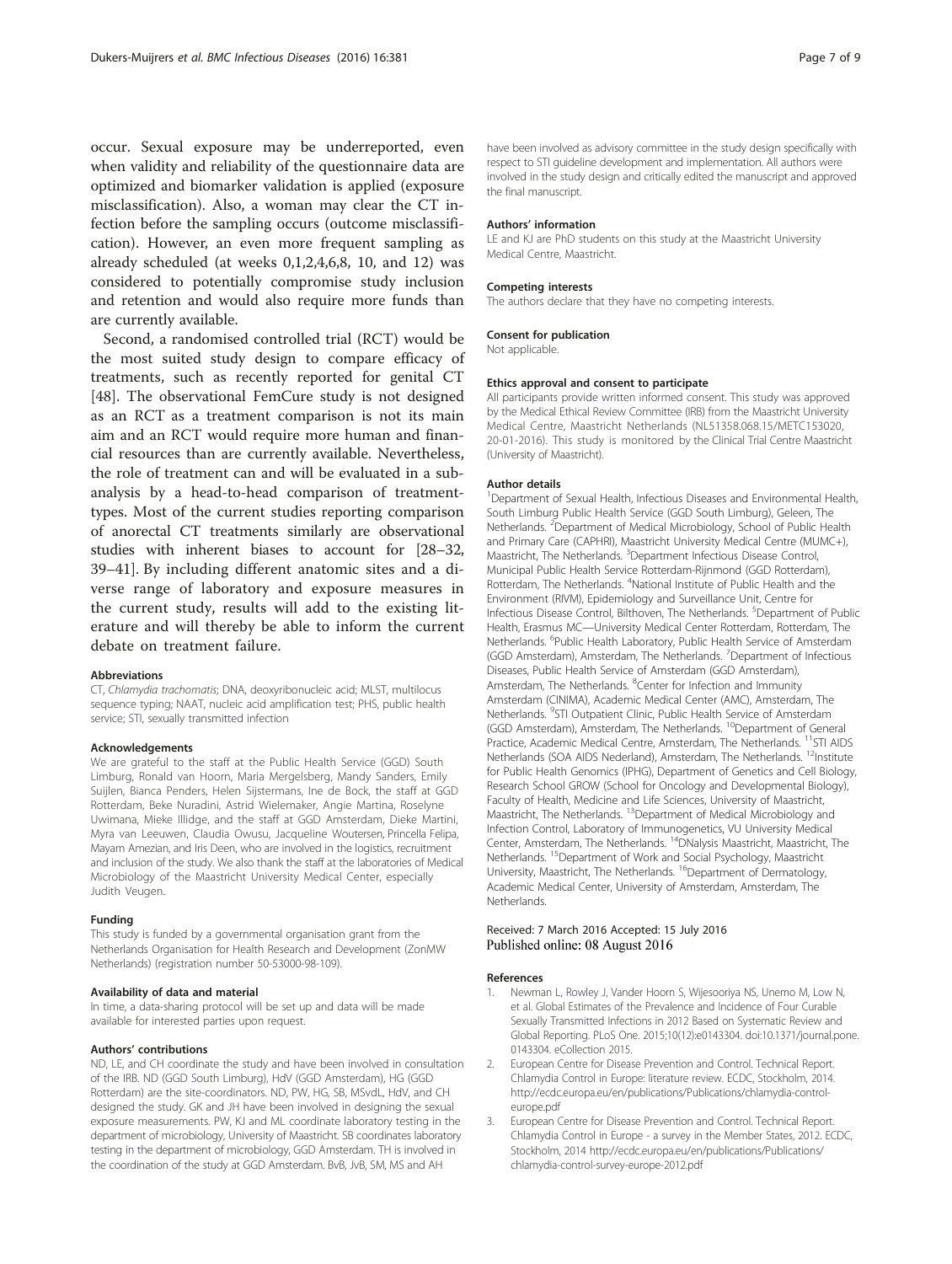- <span id="page-7-0"></span>4. Stamm WE. Chlamydia trachomatis Infections of the Adult. In: Holmes KK, Sparling PF, Stamm WE, Piot P, Wasserheit JN, Corey L, et al., editors. Sexually Transmitted Diseases. 4th ed. New York: McGraw Hill Medical; 2008. p. 575–93.
- 5. van Oeffelen AAM, van Aar F, van den Broek IVF, Op de Coul ELM, Woestenberg PJ, Heijne JCM, et al. Sexually transmitted infections, including HIV, in the Netherlands in 2014. Bilthoven: National Institute for Public Health and the Environment, 2015 RIVM report number: 2015–0041. [http://www.rivm.nl/dsresource?objectid=rivmp:281521&type=org&](http://www.rivm.nl/dsresource?objectid=rivmp:281521&type=org&disposition=inline&ns_nc=1) [disposition=inline&ns\\_nc=1](http://www.rivm.nl/dsresource?objectid=rivmp:281521&type=org&disposition=inline&ns_nc=1)
- 6. Haggerty CL, Gottlieb SL, Taylor BD, Low N, Xu F, Ness RB. Risk of sequelae after Chlamydia trachomatis genital infection in women. J Infect Dis. 2010;201 Suppl 2:S134–55. doi[:10.1086/652395.](http://dx.doi.org/10.1086/652395) Review.
- 7. Walker J, Tabrizi SN, Fairley CK, et al. Chlamydia trachomatis Incidence and Re-Infection among Young Women – Behavioural and Microbiological Characteristics. Ojcius DM, ed. PLoS ONE. 2012;7(5):e37778. doi[:10.1371/](http://dx.doi.org/10.1371/journal.pone.0037778) [journal.pone.0037778](http://dx.doi.org/10.1371/journal.pone.0037778).
- Hillis SD, Owens LM, Marchbanks PA, Amsterdam LF, Mac Kenzie WR. Recurrent chlamydial infections increase the risks of hospitalization for ectopic pregnancy and pelvic inflammatory disease. Am J Obstet Gynecol. 1997;176(1 Pt 1):103–7.
- 9. Bernstein KT, Marcus JL, Nieri G, Philip SS, Klausner JD. Rectal gonorrhea and chlamydia reinfection is associated with increased risk of HIV seroconversion. J Acquir Immune Defic Syndr. 2010;53(4):537–43. doi[:10.1097/QAI.0b013e3181c3ef29.](http://dx.doi.org/10.1097/QAI.0b013e3181c3ef29)
- 10. National Chlamydia Screening website.<http://www.chlamydiascreening.nhs.uk/>
- 11. van den Broek IVF, van Bergen JEAM, Brouwers EEHG, Fennema JSA, Gotz HM, Hoebe CJPA, et al. Effectiveness of yearly, register based screening for chlamydia in the Netherlands: controlled trial with randomised stepped wedge implementation. BMJ. 2012;345:e4316. doi[:10.1136/bmj.e4316.](http://dx.doi.org/10.1136/bmj.e4316)
- 12. Yeung A, Temple-Smith M, Spark S, Guy R, Fairley CK, Law M, et al. ACCEPt consortium. Improving chlamydia knowledge should lead to increased chlamydia testing among Australian general practitioners: a cross-sectional study of chlamydia testing uptake in general practice. BMC Infect Dis. 2014;14:584. doi[:10.1186/s12879-014-0584-2.](http://dx.doi.org/10.1186/s12879-014-0584-2)
- 13. Dukers-Muijrers NH, Schachter J, van Liere GA, Wolffs PF, Hoebe CJ. What is needed to guide testing for anorectal and pharyngeal Chlamydia trachomatis and Neisseria gonorrhoeae in women and men? Evidence and opinion. BMC Infect Dis. 2015;15:533. doi:[10.1186/s12879-015-1280-6](http://dx.doi.org/10.1186/s12879-015-1280-6).
- 14. van Liere GA, Hoebe CJ, Wolffs PF, Dukers-Muijrers NH. High co-occurrence of anorectal chlamydia with urogenital chlamydia in women visiting an STI clinic revealed by routine universal testing in an observational study; a recommendation towards a better anorectal chlamydia control in women. BMC Infect Dis. 2014;14:274. doi:[10.1186/1471-2334-14-274](http://dx.doi.org/10.1186/1471-2334-14-274).
- 15. van Liere GA, Hoebe CJ, Niekamp AM, Koedijk FD, Dukers-Muijrers NH. Standard symptom- and sexual history-based testing misses anorectal Chlamydia trachomatis and neisseria gonorrhoeae infections in swingers and men who have sex with men. Sex Transm Dis. 2013;40(4):285–9. doi[:10.1097/OLQ.0b013e31828098f8](http://dx.doi.org/10.1097/OLQ.0b013e31828098f8).
- 16. Peters RP, Dubbink JH, van der Eem L, Verweij SP, Bos ML, Ouburg S, et al. SA Cross-sectional study of genital, rectal, and pharyngeal Chlamydia and gonorrhea in women in rural South Africa. Sex Transm Dis. 2014;41(9):564–9. doi[:10.1097/OLQ.0000000000000175.](http://dx.doi.org/10.1097/OLQ.0000000000000175)
- 17. Bazan JA, Carr Reese P, Esber A, Lahey S, Ervin M, Davis JA, et al. High prevalence of rectal gonorrhea and Chlamydia infection in women attending a sexually transmitted disease clinic. J Womens Health (Larchmt). 2015;24(3):182–9. doi[:10.1089/jwh.2014.4948.](http://dx.doi.org/10.1089/jwh.2014.4948)
- 18. Ladd J, Hsieh YH, Barnes M, Quinn N, Jett-Goheen M, Gaydos CA. Female users of internet-based screening for rectal STIs: descriptive statistics and correlates of positivity. Sex Transm Infect. 2014;90(6):485–90. doi:[10.1136/](http://dx.doi.org/10.1136/sextrans-2013-051167) [sextrans-2013-051167.](http://dx.doi.org/10.1136/sextrans-2013-051167)
- 19. Garner AL, Schembri G, Cullen T, Lee V. Should we screen heterosexuals for extra-genital chlamydial and gonococcal infections? Int J STD Aids. 2015; 26(7):462–6. doi:[10.1177/0956462414543120](http://dx.doi.org/10.1177/0956462414543120). Epub 2014 Jul 10.
- 20. Hunte T, Alcaide M, Castro J. Rectal infections with chlamydia and gonorrhoea in women attending a multiethnic sexually transmitted diseases urban clinic. Int J STD AIDS. 2010;21(12):819–22. doi[:10.1258/ijsa.2010.009279.](http://dx.doi.org/10.1258/ijsa.2010.009279)
- 21. Javanbakht M, Gorbach P, Stirland A, Chien M, Kerndt P, Guerry S. Prevalence and correlates of rectal Chlamydia and gonorrhea among female clients at sexually transmitted disease clinics. Sex Transm Dis. 2012;39(12):917–22. doi[:10.1097/OLQ.0b013e31826ae9a2.](http://dx.doi.org/10.1097/OLQ.0b013e31826ae9a2)
- 22. Koedijk FD, van Bergen JE, Dukers-Muijrers NH, van Leeuwen AP, Hoebe CJ, van der Sande MA, et al. The value of testing multiple anatomic sites for gonorrhoea and chlamydia in sexually transmitted infection centres in the Netherlands, 2006–2010. Int J STD AIDS. 2012;23(9):626–31. doi:[10.1258/ijsa.](http://dx.doi.org/10.1258/ijsa.2012.011378) [2012.011378](http://dx.doi.org/10.1258/ijsa.2012.011378).
- 23. Sethupathi M, Blackwell A, Davies H. Rectal Chlamydia trachomatis infection in women. Is it overlooked? Int J STD AIDS. 2010;21(2):93–5. doi:[10.1258/ijsa.](http://dx.doi.org/10.1258/ijsa.2008.008406) [2008.008406](http://dx.doi.org/10.1258/ijsa.2008.008406).
- 24. Barry PM, Kent CK, Philip SS, Klausner JD. Results of a program to test women for rectal chlamydia and gonorrhea. Obstet Gynecol. 2010;115(4): 753–9. doi:[10.1097/AOG.0b013e3181d444f6](http://dx.doi.org/10.1097/AOG.0b013e3181d444f6).
- 25. Gratrix J, Singh AE, Bergman J, Egan C, Plitt SS, McGinnis J, et al. Evidence for increased Chlamydia case finding after the introduction of rectal screening among women attending 2 Canadian sexually transmitted infection clinics. Clin Infect Dis. 2015;60(3):398–404. doi:[10.1093/cid/ciu831](http://dx.doi.org/10.1093/cid/ciu831).
- 26. den Heijer CD, van Liere GA, Hoebe CJ, van Bergen JE, Cals JW, Stals FS, Dukers-Muijrers NH. Who tests whom? A comprehensive overview of Chlamydia trachomatis test practices in a Dutch region among different STI care providers for urogenital, anorectal and oropharyngeal sites in young people: a cross-sectional study. Sex Transm Infect. 2015 Aug 11. sextrans-2015-052065. doi: [10.1136/sextrans-2015-052065.](http://dx.doi.org/10.1136/sextrans-2015-052065)
- 27. Dukers-Muijrers NH, Speksnijder AG, Morré SA, Wolffs PF, van der Sande MA, Brink AA, et al. Detection of anorectal and cervicovaginal Chlamydia trachomatis infections following azithromycin treatment: prospective cohort study with multiple time-sequential measures of rRNA, DNA, quantitative load and symptoms. PLoS One. 2013;8(11):e81236. doi[:10.1371/journal.pone.](http://dx.doi.org/10.1371/journal.pone.0081236) [0081236.](http://dx.doi.org/10.1371/journal.pone.0081236) eCollection 2013.
- 28. Steedman NM, McMillan A. Treatment of asymptomatic rectal Chlamydia trachomatis: is single-dose azithromycin effective? Int J STD AIDS. 2009; 20(1):16–8. doi[:10.1258/ijsa.2008.008211.](http://dx.doi.org/10.1258/ijsa.2008.008211)
- 29. Drummond F, Ryder N, Wand H, Guy R, Read P, McNulty AM, et al. Is azithromycin adequate treatment for asymptomatic rectal chlamydia? Int J STD AIDS. 2011;22(8):478–80. doi[:10.1258/ijsa.2011.010490](http://dx.doi.org/10.1258/ijsa.2011.010490). Epub 2011 Jul 8.
- 30. Khosropour CM, Dombrowski JC, Barbee LA, Manhart LE, Golden MR. Comparing azithromycin and doxycycline for the treatment of rectal chlamydial infection: a retrospective cohort study. Sex Transm Dis. 2014; 41(2):79–85. doi:[10.1097/OLQ.0000000000000088](http://dx.doi.org/10.1097/OLQ.0000000000000088).
- 31. Elgalib A, Alexander S, Tong CY, White JA. Seven days of doxycycline is an effective treatment for asymptomatic rectal Chlamydia trachomatis infection. Int J STD AIDS. 2011;22(8):474–7. doi:[10.1258/ijsa.2011.011134](http://dx.doi.org/10.1258/ijsa.2011.011134). Epub 2011 Jul 15.
- 32. Hathorn E, Opie C, Goold P. What is the appropriate treatment for the management of rectal Chlamydia trachomatis in men and women? Sex Transm Infect. 2012;88(5):352–4. doi:[10.1136/sextrans-2011-050466.](http://dx.doi.org/10.1136/sextrans-2011-050466) Epub 2012 Apr 19.
- 33. Hosenfeld CB, Workowski KA, Berman S, Zaidi A, Dyson J, Mosure D, et al. Repeat infection with Chlamydia and gonorrhea among females: a systematic review of the literature. Sex Transm Dis. 2009;36(8):478–89. doi[:10.1097/OLQ.0b013e3181a2a933.](http://dx.doi.org/10.1097/OLQ.0b013e3181a2a933)
- 34. Dukers-Muijrers NH, van Liere GA, Hoebe CJ. Re-screening Chlamydia trachomatis positive subjects: a comparison of practices between an STI clinic, general practitioners and gynaecologists. Sex Transm Infect. 2013; 89(1):25–7. doi[:10.1136/sextrans-2011-050467.](http://dx.doi.org/10.1136/sextrans-2011-050467) Epub 2012 Sep 1.
- 35. Papp JR, Schachter J, Gaydos CA, Van Der Pol B. Recommendations for the Laboratory-Based Detection of Chlamydia trachomatis and Neisseria gonorrhoeae — 2014. MMWR Recommendations and reports: Morbidity and mortality weekly report Recommendations and reports / Centers for Disease Control. 2014;63(0):1–19.
- 36. British Association for Sexual Health and HIV (BASHH) (2010) Chlamydia trachomatis UK Testing Guidelines. Clinical Effectiveness Group. 2010 Update to Chlamydia testing. Available:<http://www.bashh.org/guidelines>
- 37. Guidelines STI clinics Netherlands. RIVM Jan 2015. [http://www.rivm.nl/](http://www.rivm.nl/Documenten_en_publicaties/Professioneel_Praktisch/Draaiboeken/Infectieziekten/LCI_draaiboeken/Draaiboek_consult_seksuele_gezondheid) [Documenten\\_en\\_publicaties/Professioneel\\_Praktisch/Draaiboeken/](http://www.rivm.nl/Documenten_en_publicaties/Professioneel_Praktisch/Draaiboeken/Infectieziekten/LCI_draaiboeken/Draaiboek_consult_seksuele_gezondheid) [Infectieziekten/LCI\\_draaiboeken/Draaiboek\\_consult\\_seksuele\\_gezondheid](http://www.rivm.nl/Documenten_en_publicaties/Professioneel_Praktisch/Draaiboeken/Infectieziekten/LCI_draaiboeken/Draaiboek_consult_seksuele_gezondheid)
- 38. Vodstrcil LA, McIver R, Huston WM, Tabrizi SN, Timms P, Hocking JS. The Epidemiology of Chlamydia trachomatis Organism Load During Genital Infection: A Systematic Review. J Infect Dis. 2015;211(10):1628–45. doi[:10.1093/infdis/jiu670.](http://dx.doi.org/10.1093/infdis/jiu670) Epub 2014 Dec 9. Review.
- 39. Kong FY, Hocking JS. Treatment challenges for urogenital and anorectal Chlamydia trachomatis. BMC Infect Dis. 2015;15:293. doi[:10.1186/s12879-015-](http://dx.doi.org/10.1186/s12879-015-1030-9) [1030-9.](http://dx.doi.org/10.1186/s12879-015-1030-9)